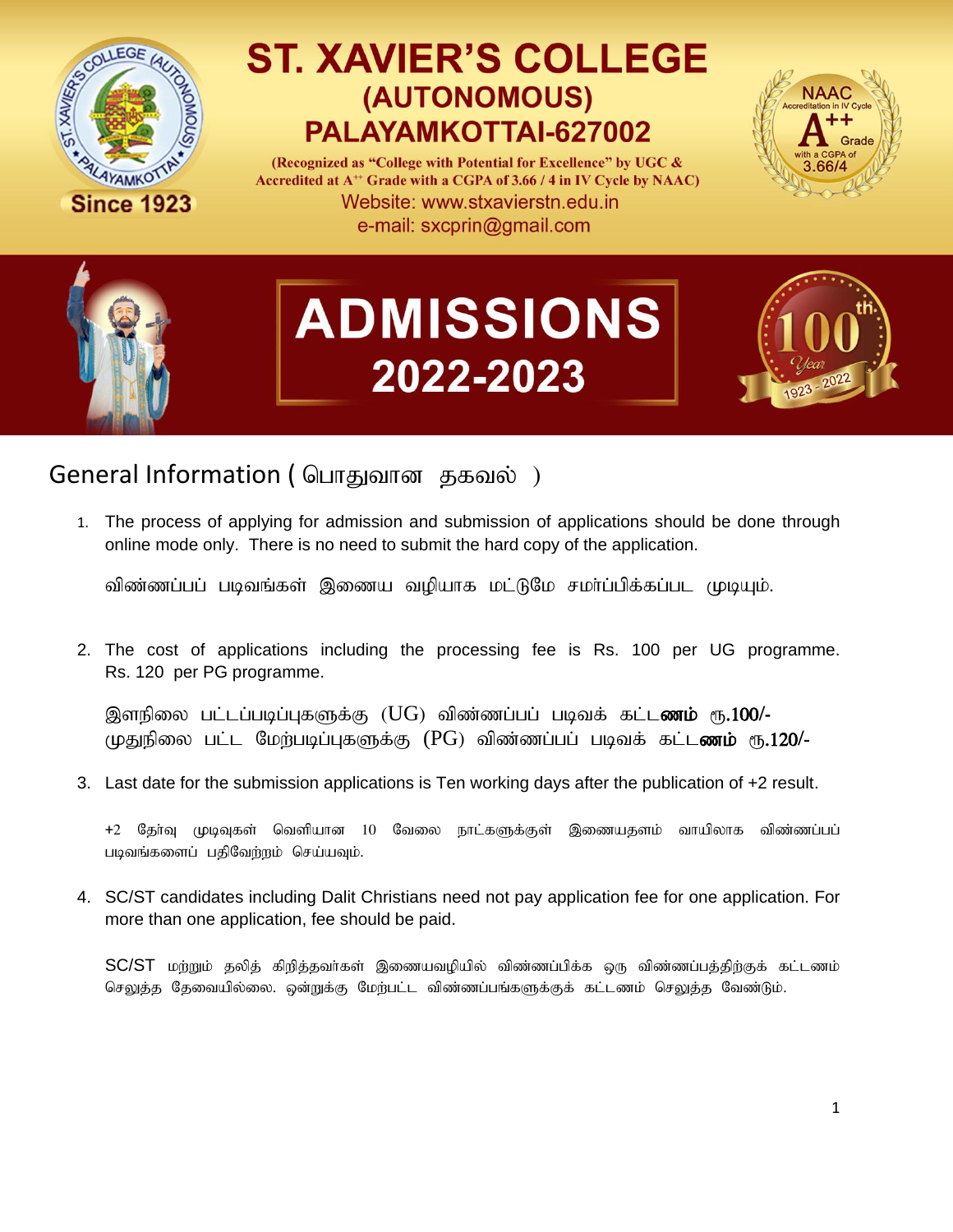#### **Step 1. NEW USER REGISTRATION**

#### நிலை 1. புதிய விண்ணப்பதாரா் பதிவு

5. New User can register, using Applicant's mobile number, email ID, Date of Birth and Applicant's Aadhar Card Number.

முதன்முதலாக விண்ணப்பிக்கும் விண்ணப்பதாரா் அவரது அலைபேசி எண், மின்னஞ்சல் முகவரி, பிறந்த தேதி, ஆதார் எண் முதலிய விபரங்களைப் பதிவு செய்தல் வேண்டும்.

6. For the subsequent login use, please use the mobile phone number as LOGIN ID and use the Date of Birth as password.

ஏற்கனவே பதிவு செய்த விண்ணப்பதாரா் அவா்களது அலைபேசி எண் மற்றும் பிறந்த தேதியைக் குறிப்பிட்டால் மட்டுமே உள்நுழைவு (Login) செய்யலாம்.

7. The same login id and password can be used for application to other courses. ஓன்றுக்கு மேற்பட்ட விண்ணப்பங்களுக்கு அதே உள்நுழைவு (login) பயன்படுத்தலாம்.

#### **Step 2. ONLINE APPLICATION & PAYMENT OF APPLICATION FEES**

#### நிலை **2. இணைய வழி விண்ணப்ப**ம் **மற்றும் பணப்பரிமாற்றம்**

8. When the applicant enters using login for the first time, he/she can fill the personal and academic details.

முதன் முறையாக இணைய வழியில் உள்நுழைவு (Login) செய்யும் விண்ணப்பதாரா் தன்விபரம் மற்றும் கல்வி தொடர்பான தகவல்களை நிரப்புதல் வேண்டும்.

9. For **UG Admission,** marks should be entered only after the declaration of + 2 results.

இளநிலை பட்டப்படிப்புகளுக்கு  $(UG)$  விண்ணப்பிக்கும் விண்ணப்பதாரா்  $+2$  கேர்வு முடிவுகள் வெளியான பின்பு மட்டுமே மதிப்பெண்களை நிரப்புதல் வேண்டும்.

10. For **PG Admission,** applicants can apply with first Five Semester (I to V Semester) mark statements, if they do not have VI semester results.

முதுநிலை பட்ட மேற்படிப்புகளுக்கு  $(PG)$  ஆறாம் பருவ மதிப்பெண் சான்றிதழ் கிடைக்கப் பெறாதவா்கள் முதல் ஐந்து பருவ மதிப்பெண் சான்றிதழ்களைக் கொண்டு விண்ணப்பிக்கலாம்.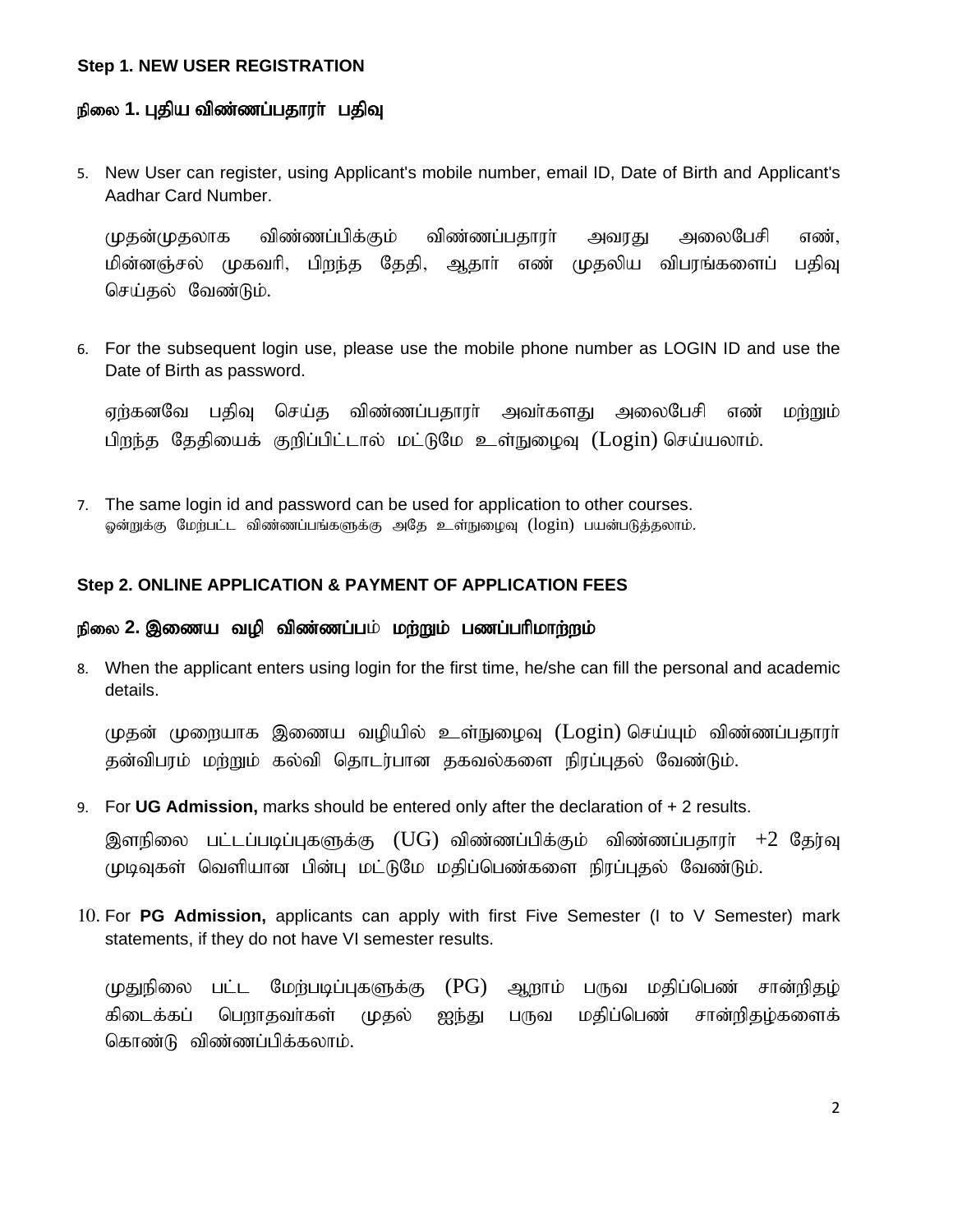11. +2 Mark Statements, Community Certificate, Baptism Certificate, Passport Size Photo, Aadhar card, Certificate for Physically Challenged, Ex-Service man and Widows should be scanned and uploaded.

+2 மதிப்பெண் சான்றிதழ், சாதிச் சான்றிதழ், திருமுழுக்குச் சான்றிதழ், கடவுச்சீட்டு அளவிலான (Passport Size) புகைப்படம், ஆதார் அட்டை, மாற்றுத்திறனாளிக்கான சான்றிதழ் முன்னாள் இராணுவத்தினா் மற்றும் விதவைக்கான சான்றிதழ் முதலானவற்றை ஊடுகதிர் (Scan) செய்து பதிவேற்றம் (Upload) செய்ய வேண்டும்.

12. The courses available in the college for Shift I and Shift II will be displayed along with the application fees payable. The applicant can select one or more courses, if he/she wishes to apply and then proceed to make online payment.

கல்லூரியின் அனைத்துப் பட்டப்படிப்புகளுக்கான விபரங்களும் இணையதளத்தில் தெரிய வரும். விண்ணப்பிப்போர் ஒன்று (அ) அதற்கு மேற்பட்ட படிப்புகளைத் தேர்ந்தெடுத்த பின்பு, விண்ணப்பத்திற்கான கட்டணத்தையும் செலுத்திக் கொள்ளலாம்.

13. Once the payment process is initiated, the system will give the Transaction ID and the user has to make a note of "Transaction number" for any future clarification on payment status.

இணைய வழியில் கட்டணம் செலுத்துவதற்காக முதலில் உள்நுழையும் போது, பணப்பரிமாற்றத்திற்கான அடையாள எண் (Transaction ID) கொடுக்கப்படும். அந்த அடையாள எண்ணை மறவாமல் குறித்து வைத்துக் கொள்வது அவசியம். ஏனெனில் கட்டணச் செலுத்துவது குறித்த எதிர்காலத் தெளிவிற்குப் பயனுள்ளதாகவும் உதவியாகவும் இருக்கும்.

14. Debit card/Credit card/Net Banking is needed for online payment.

இணைய வழியில் கட்டணம் செலுத்துவதற்கு, பற்று அட்டை, (Debit Card) கடன் அட்டை, (Credit Card) நிகர வங்கி (Net Banking) UPI (Goolgle pay) முதலான வசதிகளைப் பெற்றிருக்க வேண்டும்.

15. After completing the payment process, the applicant will get a payment confirmation slip and acknowledgment slip and the same can be printed using the browser print option.

விண்ணப்பக் கட்டணம் செலுத்திய பின்பு அதற்கான உறுதிச் சீட்டு மற்றும் ஒப்புகைத் தகவல் (Acknowledgement) கிடைக்கும். அதனைப் பதிவிறக்கம் செய்து அச்சு வடிவத்திலும் பெற்றுக் கொள்ளலாம்.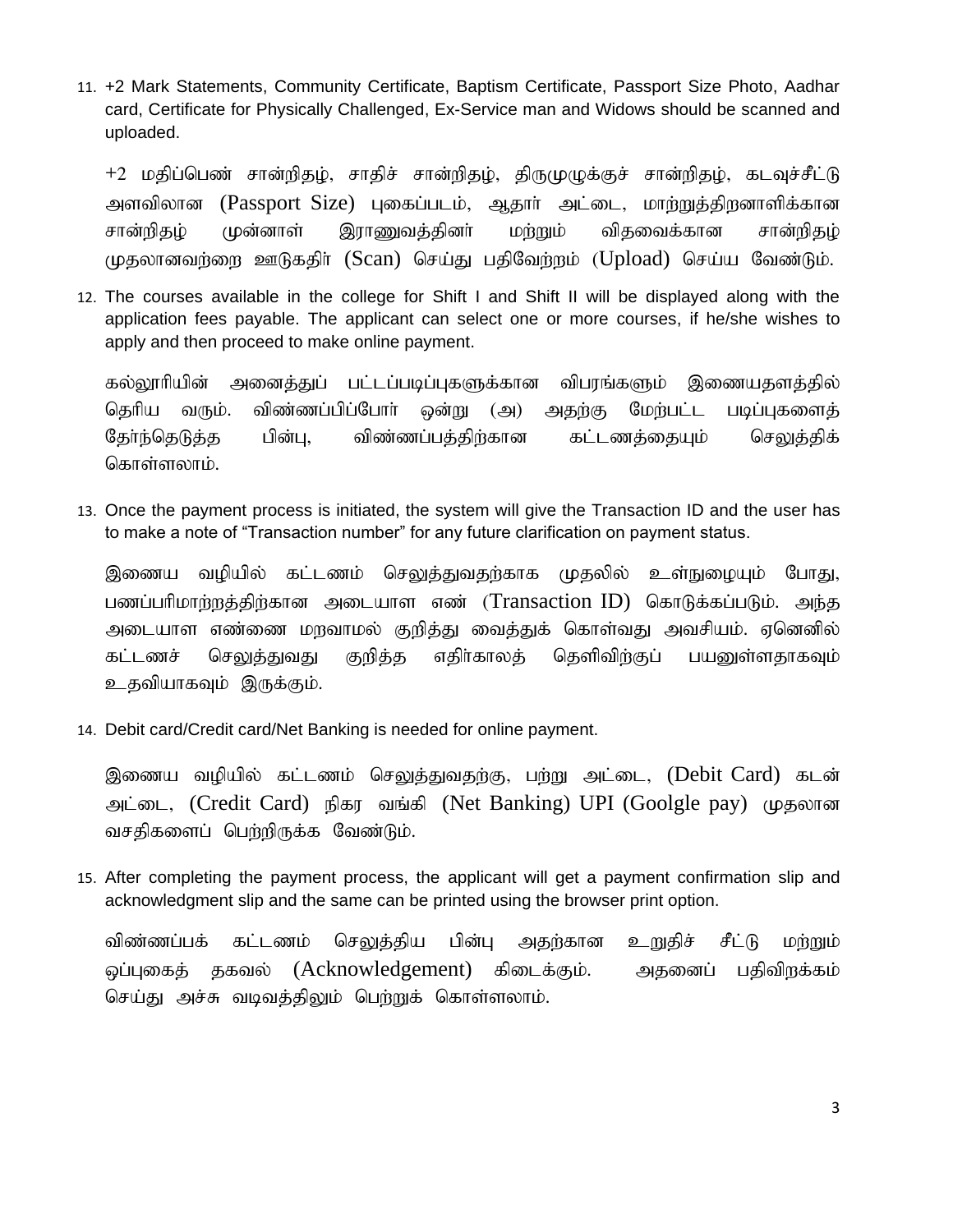16. Then go to the Registered Login, enter Mobile phone number and Date of Birth for updating pending payments, if any.

இணைய வழியில் பதிவு செய்யப்பட்ட உள் நுழைவில், விண்ணப்பதாரரின் அலைபேசி எண்ணையும், பிறந்த தேதியையும் குறிப்பிட்டால் செலுத்தப்படாத விண்ணப்பக் கட்டணம் குறிக்க விபரங்களை அறிய முடியும்.

17. Do not attempt a second time to make a payment before verification. In case duplication / multiple / extra payment is made, college is not responsible.

கட்டணச் செலுத்துகை குறித்த விபரங்களை உறுதி செய்து கொள்ள வேண்டும். இதன் மூலம் மற்றொரு முறை கட்டணம் செலுத்துவதைத் தவிர்க்கலாம். ஒன்றுக்கு மேற்பட்ட முறை கட்டணம் செலுத்தினால் அதற்குக் கல்லூரி நிர்வாகம் பொறுப்பாகாது.

18. Incomplete applications will be rejected.

முமுமையாக நிரப்பப்படாத விண்ணப்பங்கள் நிராகரிக்கப்படும்.

19. Applications submitted after ten working days from the publication of results will be treated as "**Late applications.**"

தேர்வு முடிவுகள் வெளியான பத்து வேலைநாட்களுக்குப் பிறகு சமர்ப்பிக்கப்படும் விண்ணப்பங்கள் கால தாமதமான விண்ணப்பங்களாக கருதப்படும்.

#### **Step 3. SELECTION AND ADMISSION**

#### நிலை 3. விண்ணப்பதாரர் தற்காலிகத் தெரிவும் சேர்க்கையும்

20. Provisional Selection list will be displayed on the College Notice Board and Website (Admission Portal).

தற்காலிகமாகத் தெரிவு செய்யப்பட்டவர் பட்டியல், கல்லூரியின் அறிவிப்புப் பலகை, கல்லூரியின் இணையதளம் மற்றும் விண்ணப்பதாரா் உள் நுழைவு ( $\log$  in) வழியாகத் தெரியப்படுத்தப்படும்.

21. The Provisionally Selected Candidates can download the Application form from the applicants login.

தற்காலிகமாகத் தெரிவு செய்யப்பட்டவர் தங்களுக்குரிய விண்ணப்பங்களைக் கல்லூரியின் இணையதளத்தில் உள்ள விண்ணப்பத்தாரா் உள் நுழைவு மூலமாகப் பதிவிறக்கம் செய்து கொள்ளலாம்.